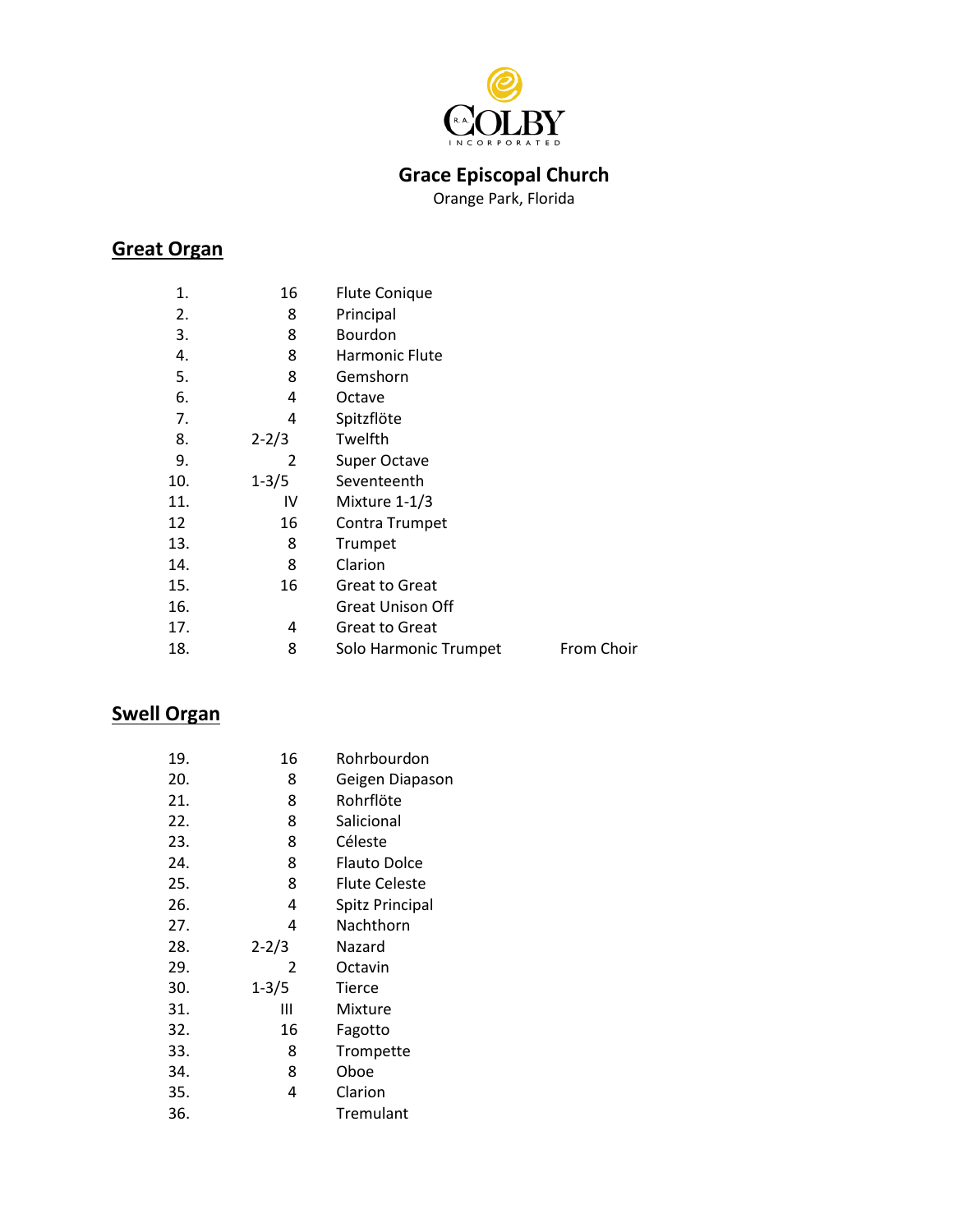| 37. | 16. | Swell to Swell        |            |
|-----|-----|-----------------------|------------|
| 38. |     | Swell Unison Off      |            |
| 39. |     | Swell to Swell        |            |
| 40. | 8   | Solo Harmonic Trumpet | From Choir |
|     |     |                       |            |

# **Choir Organ**

| 41. | 16            | Contra Dulciana         |
|-----|---------------|-------------------------|
| 42. | 8             | Viola Pomposa           |
| 43. | 8             | Viola Céleste           |
| 44. | 8             | Holzgedeckt             |
| 45. | 8             | Dulciana                |
| 46. | 8             | Unda Maris (Flat Tuned) |
| 47. | 4             | Principal               |
| 48. | 4             | Flute d'Amour           |
| 49. | $2 - 2/3$     | Nasat                   |
| 50. | $\mathcal{P}$ | Flachflöte              |
| 51. | $1 - 1/3$     | Larigot                 |
| 52. | 1             | Sifflöte                |
| 53. | Ш             | Mixture                 |
| 54. | 8             | Clarinet                |
| 55. |               | Tremulant               |
| 56. | 16            | Choir to Choir          |
| 57. |               | Choir Unison Off        |
| 58. | 4             | Choir to Choir          |
| 59. |               | <b>Orchestral Harp</b>  |
| 60. | 8             | Solo Harmonic Trumpet   |

### **Pedal Organ**

| 61. | 32 | Contra Bourdon        |                   |
|-----|----|-----------------------|-------------------|
| 62. | 32 | Contra Gemshorn       |                   |
| 63. | 16 | Principal             |                   |
| 64. | 16 | Bourdon               |                   |
| 65. | 16 | <b>Flute Conique</b>  | <b>From Great</b> |
| 66. | 16 | Rohrbourdon           | From Swell        |
| 67. | 16 | Dulciana              | From Choir        |
| 67. | 8  | Octave                |                   |
| 68. | 8  | Bourdon               |                   |
| 69. | 8  | Gedeckt               |                   |
| 70. | 8  | Gemshorn              | <b>From Great</b> |
| 71. | 4  | <b>Choral Bass</b>    |                   |
| 72. | 4  | <b>Harmonic Flute</b> | <b>From Great</b> |
| 73  | Ш  | Mixture               |                   |
| 74. | 32 | Contre Bombarde       |                   |
| 75. | 32 | Contre Fagotto        |                   |
| 76. | 16 | Bombarde              |                   |
| 77. | 16 | Fagotto               | <b>From Swell</b> |
| 78. | 8  | Trumpet               |                   |
| 79. | 8  | Trompette             | From Swell        |
| 80. | 8  | Oboe                  | <b>From Swell</b> |
| 81. | 4  | Rohrschalmei          |                   |